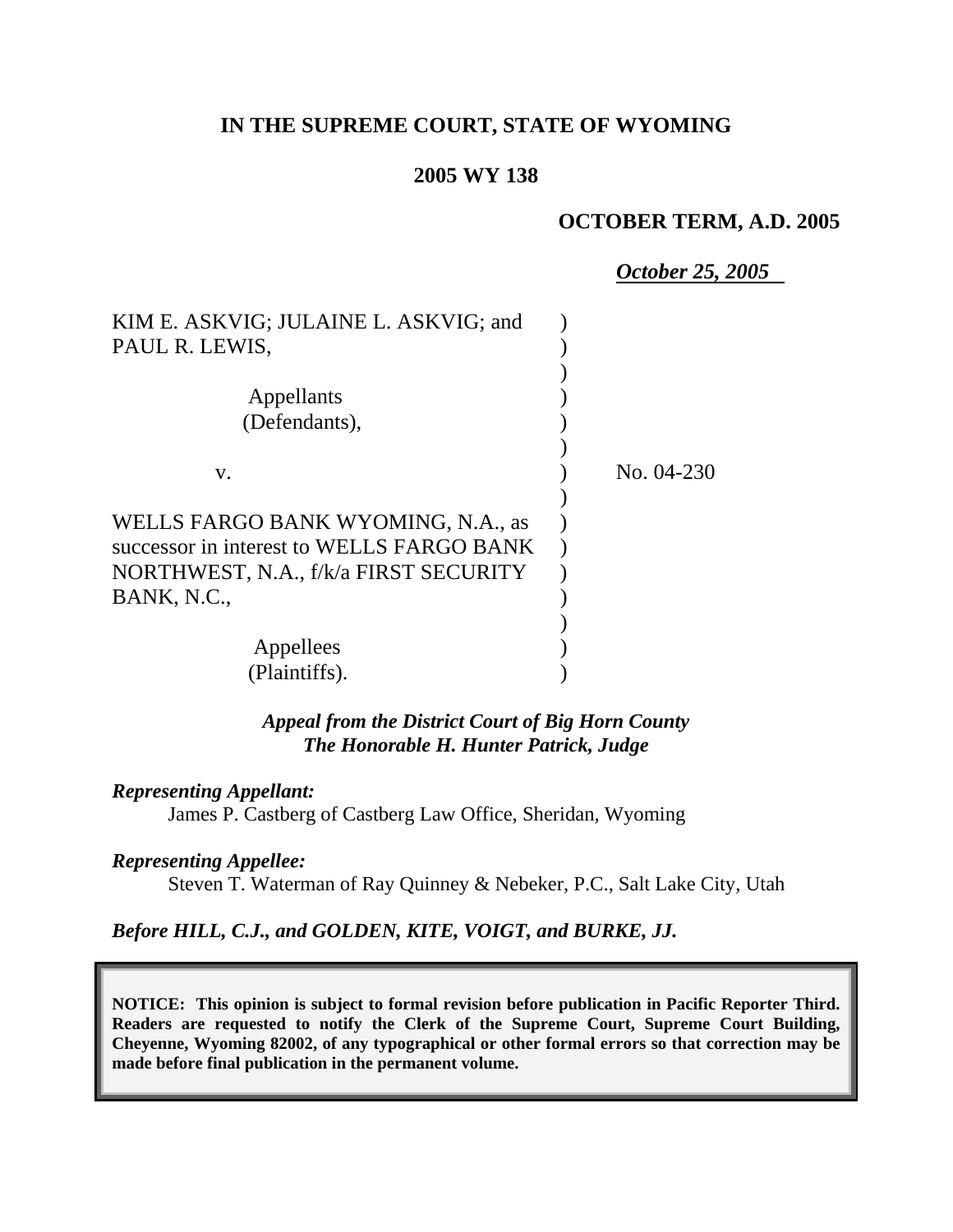## **GOLDEN, Justice**.

[¶1] Kim Askvig and his wife Julaine Askvig obtained a commercial loan from Wells Fargo Bank (hereinafter referred to as the bank).<sup>[1](#page-1-0)</sup> Mrs. Askvig's father, Paul Lewis, guaranteed the loan. The purpose of the loan was to allow the Askvigs to buy a residential property, remodel and resell it. As collateral security for the loan, the Askvigs executed a mortgage providing the bank a first priority purchase money lien on the real property. Ultimately the Askvigs and Mr. Lewis defaulted on the loan and the bank initiated a judicial foreclosure proceeding. After a bench trial, the district court granted the foreclosure. The appellants appeal from the judgment granting foreclosure. We affirm.

## **ISSUES**

[¶2] The appellants filed a joint brief presenting the following issues for this Court's review:

> I. The trial judge committed error when he granted the appellee's motion to dismiss appellant Julaine L. Askvig's counterclaim.

> II. The trial judge committed error when he granted the appellee's motion for partial summary judgment and dismissing the counterclaims of appellant Kim E. Askvig and appellant Paul R. Lewis.

> III. The trial judge committed error when he granted the appellee's motion and entered an order striking jury demand.

> IV. The trial judge committed error when he entered judgment and decree of foreclosure.

> V. The trial judge committed error when he entered supplemental judgment awarding appellee \$169,424.62 plus interest as attorney's fees and costs.

<span id="page-1-0"></span><sup>&</sup>lt;sup>1</sup> The Askvigs initially procured the loan through First Security Bank, the predecessor in interest to Wells Fargo Bank.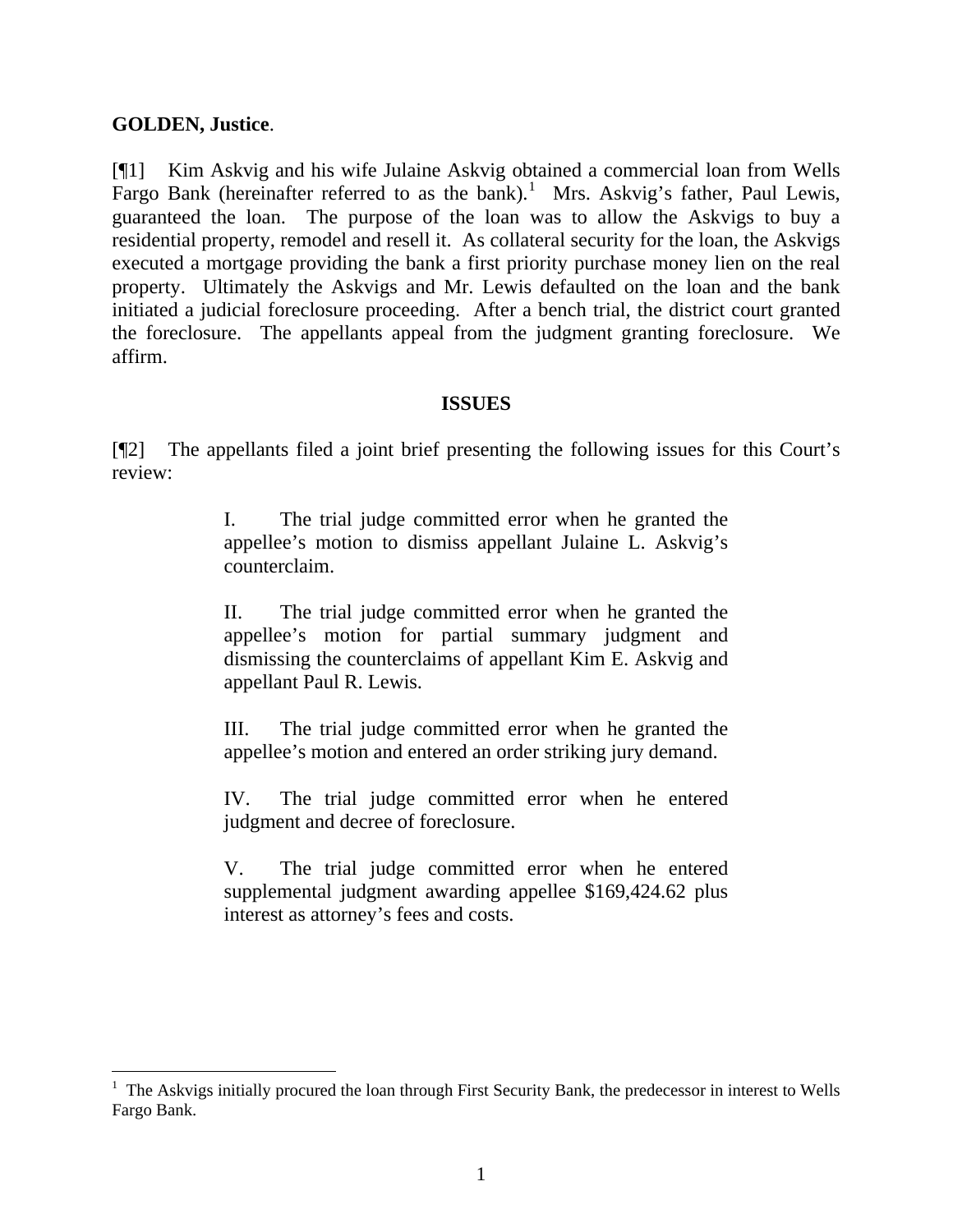## **FACTS**

[¶3] The Askvigs decided to purchase a residential property they thought they could remodel and resell for a profit. Towards this end, on October 29, 1999, the Askvigs, each individually, entered into a commercial loan transaction with the bank. The Askvigs borrowed \$80,000 from the bank, granting the bank a first mortgage on the real property bought with the money. Mrs. Askvig's father, Mr. Lewis, executed a Guaranty in favor of the bank as further security for the loan.

[¶4] Needless to say, things did not go the way the Askvigs had envisioned. The bank extended the maturity date of the loan twice to accommodate the Askvigs. The second extension expired March 5, 2001, with no payment from the Askvigs or Mr. Lewis. The bank did not grant a further extension of the maturity date. Ultimately, on November 21, 2001, the bank filed the initial complaint in the instant foreclosure action. The initial complaint did not include Mrs. Askvig as a party, but she was added as a party in an amended complaint filed March 3, 2003. Ultimately the district court entered a Judgment and Decree of Foreclosure, from which the Askvigs and Mr. Lewis appeal.

#### **DISCUSSION**

#### *I. Jurisdiction*

 $\overline{a}$ 

[¶5] Earlier in the instant appellate proceeding, the bank moved to dismiss several issues identified by appellants in their notice of appeal, claiming that the notice of appeal was untimely as to those issues. This Court denied the motion without discussion. The bank renews its jurisdictional argument in its appellate brief. Questions of subject matter jurisdiction are matters of law which this Court reviews de novo. *Messer v. State*, 2004 WY 98, 18, 96 P.3d 12, 15 (Wyo. 2004).

[¶2] Two judgments were entered below. A Judgment and Decree of Foreclosure was filed on June 8, 2004. Within the Judgment, the district court ordered "that the monetary Judgment awarded herein against [appellants] will be augmented by the sum of costs and attorney's fees to be allowed by this Court pursuant to Wyo.R.Civ.P. 54(b) in a Supplemental Judgment."<sup>[2](#page-2-0)</sup> On September 13, 2004, a Supplemental Judgment was filed

<span id="page-2-0"></span> $2$  Wyoming Rule of Civil Procedure 54(b) states:

<sup>(</sup>b) Judgment Upon Multiple Claims or Involving Multiple Parties. When more than one claim for relief is presented in an action, whether as a claim, counterclaim, cross-claim, or third-party claim, or when multiple parties are involved, the court may direct the entry of a final judgment as to one or more but fewer than all of the claims or parties only upon an express determination that there is no just reason for delay and upon an express direction for the entry of judgment. In the absence of such determination and direction, any order or other form of decision, however designated, which adjudicates fewer than all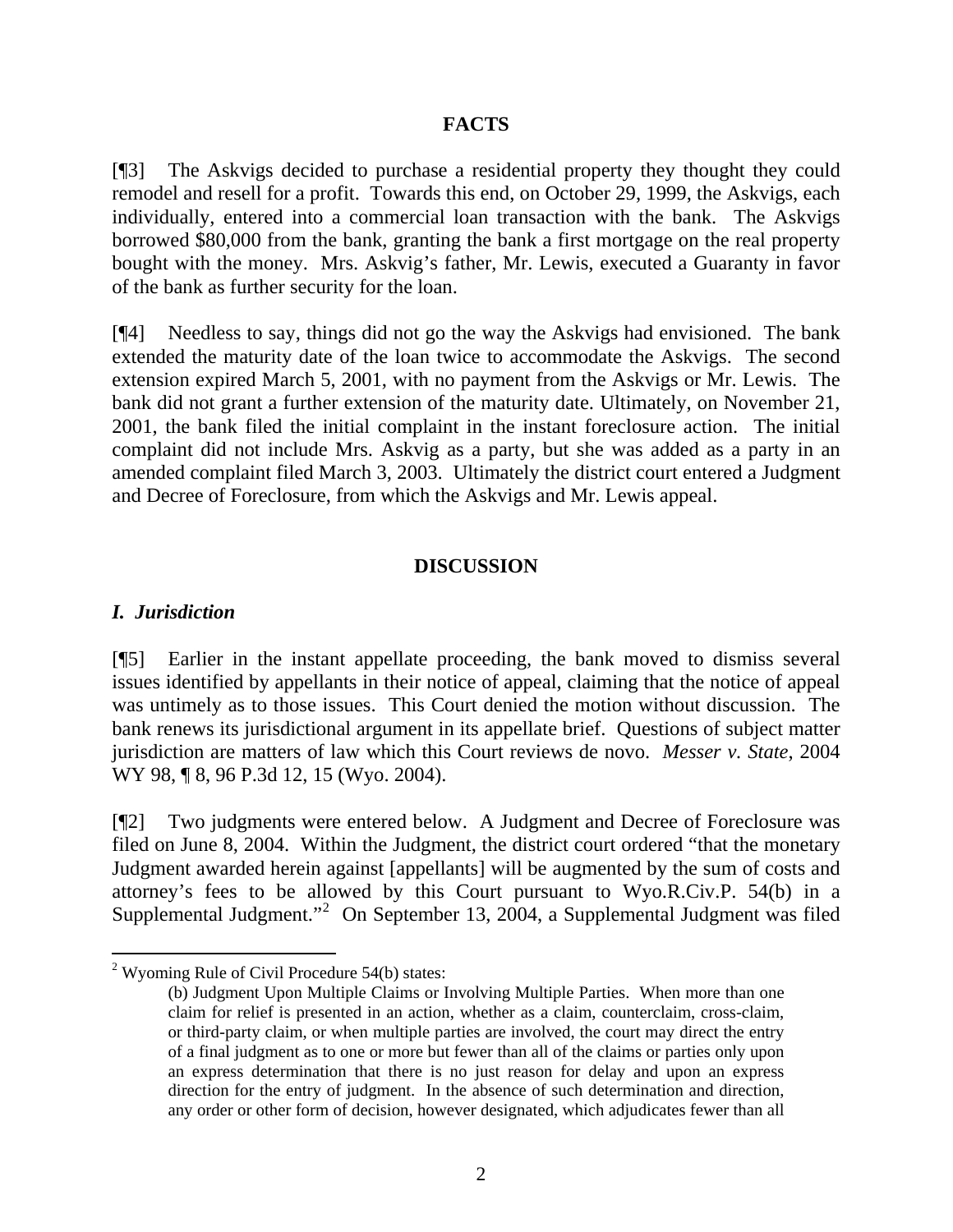awarding contractually based costs and attorney's fees to the bank. The Supplemental Judgment again referenced W.R.C.P. 54(b). The appellants filed their notice of appeal within the time allowed after the entry of the Supplemental Judgment.

[¶7] The bank argues that the June Judgment and Decree of Foreclosure is a final order from which the appellants did not timely appeal. Therefore, according to the bank, issues regarding the foreclosure proceeding and the judgment of foreclosure are not properly before this Court. Instead, the only issues properly before this Court are issues concerning the award of contractual attorney's fees and costs, the only subject addressed in the Supplemental Order.

[¶3] We disagree. When the district court referenced Rule 54(b), it declared that the Judgment and Decree of Foreclosure was not a final order, and thus not appealable.<sup>[3](#page-3-0)</sup> It was not until the Supplemental Judgment was entered that all the claims for relief presented to the district court were finally adjudicated, making the Supplemental Judgment the final appealable order.

[¶9] In arguing that the June Judgment and Decree of Foreclosure is a final order, the bank consistently treats the reference by the district court to W.R.C.P. 54(b) as a mistake and relies instead upon its preferred reading that the district court really meant W.R.C.P. 54(d)(2). We find no basis for this rewriting of the district court's judgments. The notice of appeal was timely filed.

# *II. Dismissal of Juliane Askvig's counterclaim*

[¶10] When Mrs. Askvig was finally joined in the instant foreclosure action, she filed a counterclaim against the bank. The bank filed a motion to dismiss the counterclaim for failure to state a claim upon which relief can be granted pursuant to W.R.C.P. 12(b)(6). The district court granted the bank's motion and dismissed Mrs. Askvig's counterclaim.

# *Standard of Review*

[¶11] A motion to dismiss a complaint for failure to state a claim pursuant to Rule 12(b)(6) admits the truth of all the relevant and material factual allegations in the complaint but asserts that no cause of action arises from these facts. Since no issue of

the claims or the rights and liabilities of fewer than all the parties shall not terminate the action as to any of the claims or parties, and the order or other form of decision is subject to revision at any time before the entry of judgment adjudicating all the claims and the rights and liabilities of all the parties.

<span id="page-3-0"></span> $3$  No argument is presented that proceeding under Rule 54(b) was improper under the circumstances.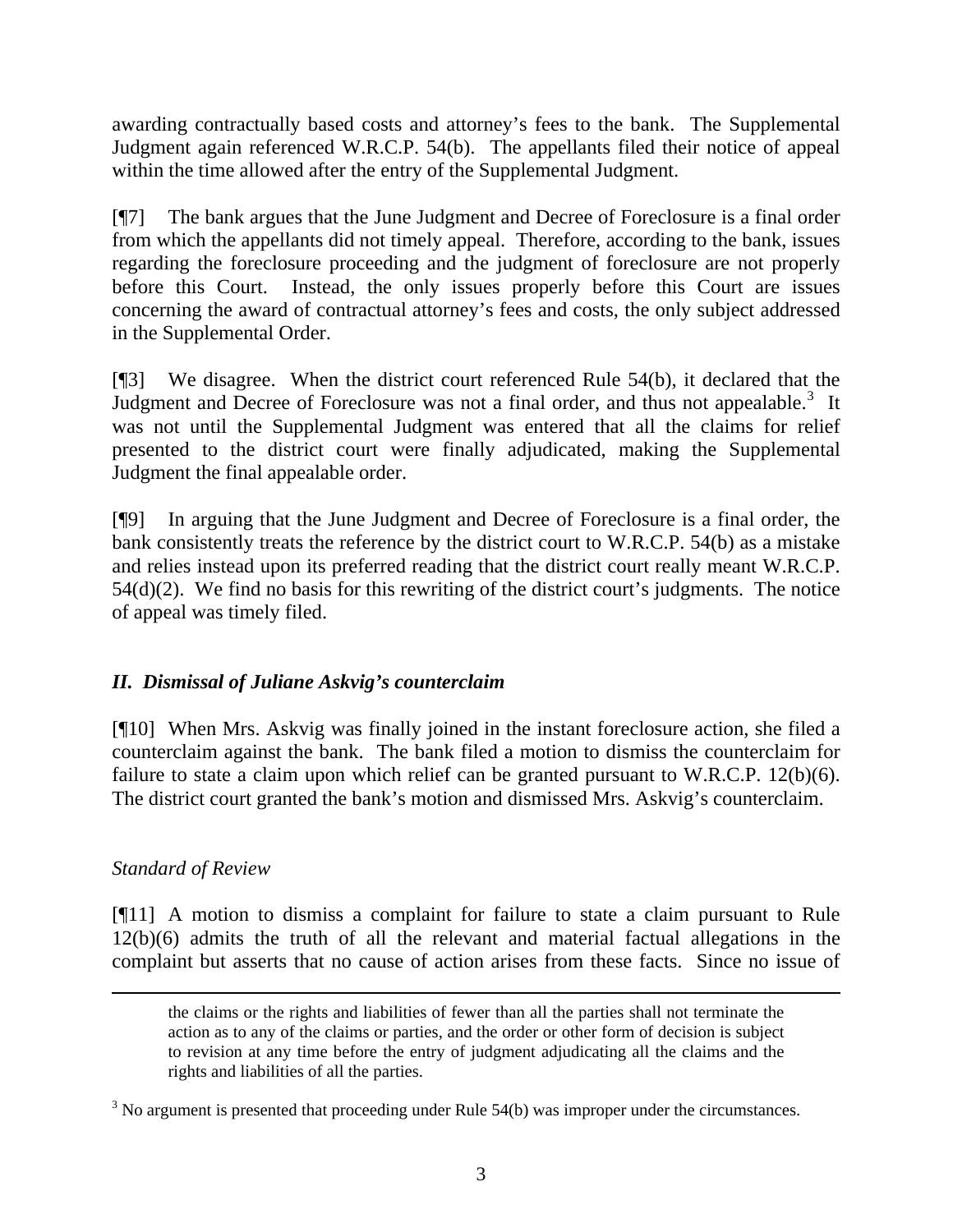fact exists, our review is de novo. This Court evaluates the propriety of a dismissal by employing the same standards and by examining the same material as the district court, without a presumption of correctness to the conclusions reached below. *Wilson v. Town of Alpine*, 2005 WY 57, ¶ 4, 111 P.3d 290, 291 (Wyo. 2005).

# *Dismissal*

[¶4] In its motion to dismiss, the bank claimed that Mrs. Askvig's counterclaim failed to state a claim upon which relief could be granted. The reason argued by the bank was that Mrs. Askvig was barred from bringing any counterclaim against it on the grounds of judicial estoppel. The bank based its judicial estoppel argument on the fact that Mrs. Askvig filed two separate Chapter 13 bankruptcy proceedings prior to the bank filing a complaint against her and she did not disclose that she had a potential counterclaim against the bank in either filing. The bank alleged that Mrs. Askvig's failure to disclose this potential asset to the bankruptcy court judicially estopped her from filing a counterclaim in the instant action. We need not address the legal merits of the bank's argument because in support of this argument the bank relied upon matters outside Mrs. Askvig's pleading, including documents submitted by Mrs. Askvig to the bankruptcy court. If the district court relied upon this extraneous information, the motion to dismiss was converted into a motion for summary judgment by operation of W.R.C.P. 12(b). $^{4}$  $^{4}$  $^{4}$  A judgment of dismissal would be procedurally improper. *See Coones v. F.D.I.C.*, 848 P.2d 783, 806-07 (Wyo. 1993).

[¶13] This Court is not convinced, however, that the district court based its decision to dismiss solely on the grounds of judicial estoppel. The district court, after a hearing on the matter, dismissed the counterclaim

> [b]ased upon the arguments of counsel, the papers filed herein, each of the parties having had sufficient time to file memoranda, the law cited to this Court, this Court's review of the record, this Court's prior rulings on judicial estoppel and good cause otherwise appearing[.]

The district court clearly cites grounds other than judicial estoppel in support of its decision dismissing Mrs. Askvig's counterclaim. From this order it can be concluded

<span id="page-4-0"></span> $4$  Rule 12(b) states in pertinent part:

If, on a motion asserting the defense numbered (6) to dismiss for failure of the pleading to state a claim upon which relief can be granted, matters outside the pleading are presented to and not excluded by the court, the motion shall be treated as one for summary judgment and disposed of as provided in Rule 56, and all parties shall be given reasonable opportunity to present all material made pertinent to such a motion by Rule 56.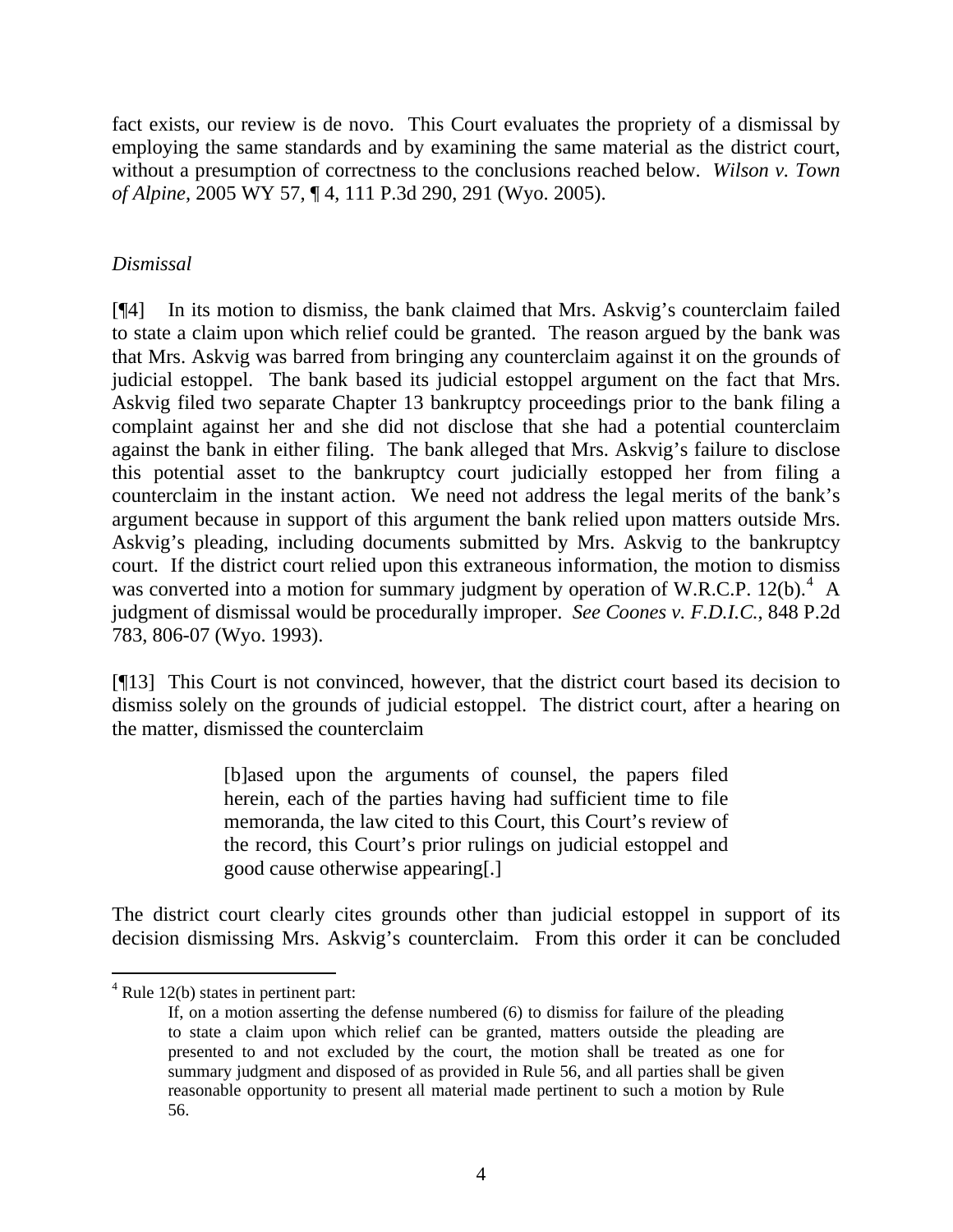that the district court properly dismissed Mrs. Askvig's counterclaim because, on its face, it failed to state a claim upon which relief could be granted. There is nothing in the record suggesting otherwise.

[¶14] As noted, this Court's review of a dismissal is de novo. Review by this Court, however, must be properly invoked. "In the presentation of an appeal to our court, it is inadequate simply to allude to an issue or identify only a potential issue. The appellant must make some attempt to relate the applicable law to the facts." *Kipp v. Brown*, 750 P.2d 1338, 1341 (Wyo. 1988). Unfortunately, in her brief, Mrs. Askvig presents no argument supporting the merits of her counterclaim. Indeed, there is only a single sentence in her argument declaring that her counterclaim "asserted facts upon which relief could be granted." She presents no legal argument supporting this statement. Absent any argument on the merits of her counterclaim, this Court will not address the propriety of the dismissal by the trial court of Mrs. Askvig's counterclaim further. *See Jones v. Schabron*, 2005 WY 65, ¶ 12, 113 P.3d 34, 38 (Wyo. 2005) (This Court will not frame appellant's arguments and will not address issues not supported by cogent argument or citation to pertinent authority.); *see also Kelley v. Watson*, 2003 WY 127, ¶ 4, 77 P.3d 691, 692 (Wyo. 2003); *State v. Campbell County School Dist*., 2001 WY 90, ¶ 35, 32 P.3d 325, 333 (Wyo. 2001).

# *III. Propriety of the grant of partial summary judgment dismissing Mr. Askvig's and Mr. Lewis' respective counterclaims*

[¶15] The bank moved for partial summary judgment against Mr. Askvig and Mr. Lewis, asserting that it was entitled to judgment as a matter of law on the respective counterclaims of both men. The district court granted the bank's motion and dismissed the respective counterclaims. On appeal, Mr. Askvig and Mr. Lewis present separate and distinct arguments as to why the grant of partial summary judgment was improper as to them individually.

[¶16] Mr. Askvig argues, as he did below, that the bank could not challenge the merits of his counterclaim because default had been entered against the bank thereupon. Procedurally, the bank did not timely answer Mr. Askvig's counterclaim. Upon motion, the clerk of court entered a default against the bank. As far as the record shows, although no judgment of default was entered, the preliminary entry of default was in effect until the district court granted partial summary judgment in favor of the bank. Mr. Askvig essentially asserts that the bank's motion for partial summary judgment against him should have been stricken because the entry of default barred the bank from disputing any issues except those relating to damages under the doctrine of judicial estoppel. Except for the bald statement declaring such a prohibition, Mr. Askvig presents no cogent argument or citation to pertinent legal authority in support of his argument. We therefore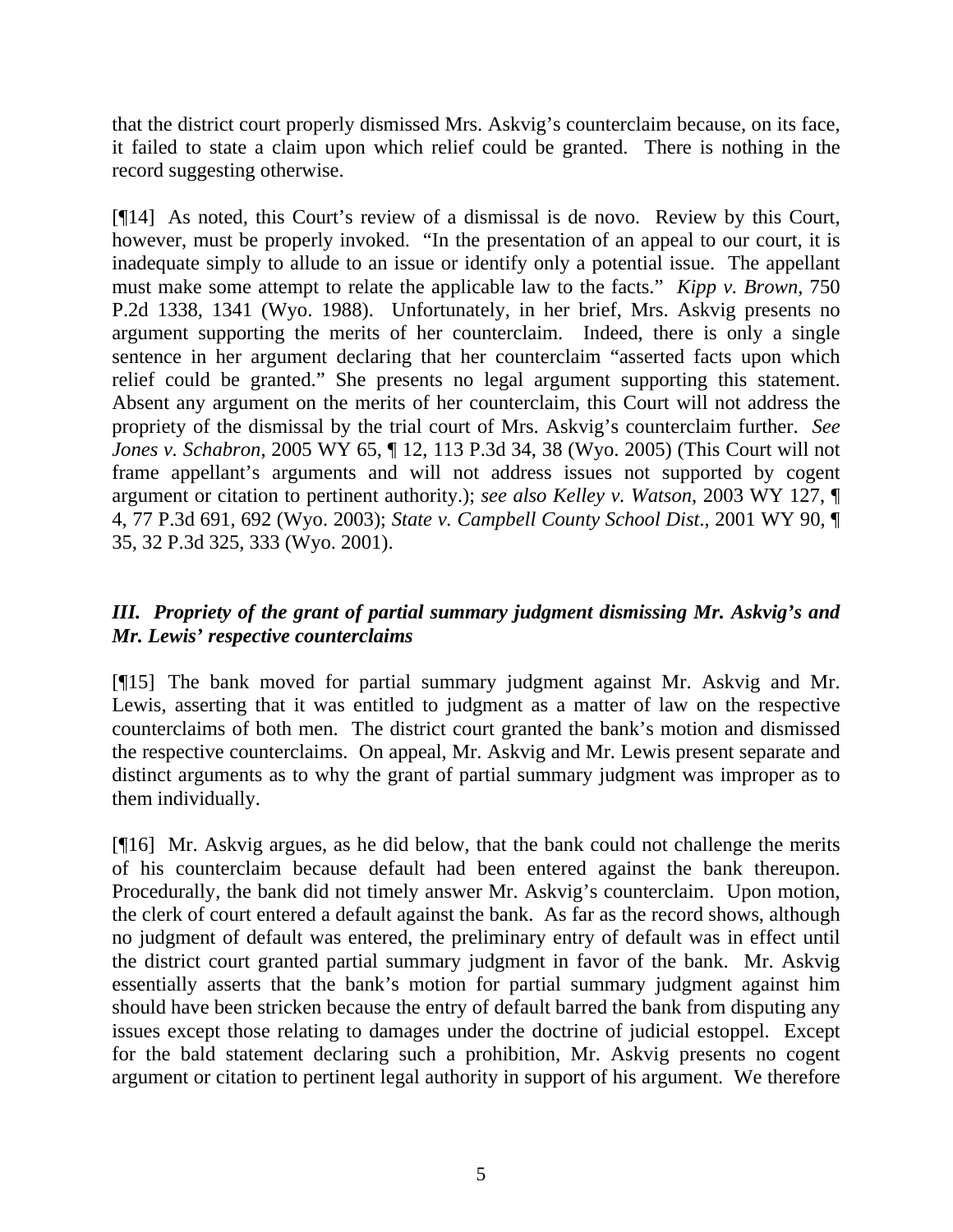decline to address his estoppel argument further. *Cathcart v. Meyer*, 2004 WY 49, ¶ 20, 88 P.3d 1050, 1060 (Wyo. 2004).

[¶17] In contrast to Mr. Askvig, Mr. Lewis filed a response to the bank's motion for partial summary judgment requesting the district court either deny the motion or permit him to amend his counterclaim. On appeal, Mr. Lewis does not directly challenge the propriety of the district court's dismissal of his counterclaim. Rather, Mr. Lewis' only sustained appellate argument is that his motion for leave to amend his counterclaim should have been granted.

[¶18] The decision to allow amendment to pleadings is vested within the sound discretion of the district court and subject to reversal on appeal only for an abuse of that discretion. *Johnson v. Sikorski*, 2004 WY 137, ¶ 12, 100 P.3d 420, 423 (Wyo. 2004); *Breazeale v. Radich*, 500 P.2d 74 (Wyo. 1972). An abuse of discretion must be shown by Mr. Lewis by clear evidence. *Ekberg, v. Sharp*, 2003 WY 123, ¶ 9, 76 P.3d 1250, 1253 (Wyo. 2003). Mr. Lewis presents no record evidence to this Court which identifies the reasons the district court invoked in denying his motion to amend. This Court therefore has no way of scrutinizing the propriety of the district court's actions. In the absence of a showing that would assist us in this regard, the denial of the motion to amend by the district court must be affirmed. *Dynan v. Rocky Mountain Federal Sav. and Loan*, 792 P.2d 631, 640 (Wyo. 1990).

# *IV. Jury demand*

[¶19] All three appellants filed a demand for trial by jury. The district court entered an order striking all three jury demands. On appeal, the appellants do not argue that the district court erred in striking the jury demand with respect to the trial on the merits of the claims in the bank's complaint. Rather, the appellants only take issue with the district court's orders striking their jury demands on their respective counterclaims. Because this Court has affirmed the district court's dismissal of their counterclaims, the appellants' argument is moot.

# *V. Judgment and Decree of Foreclosure*

[¶20] The appellants argue that the district court erred in entering its Judgment and Decree of Foreclosure. Initially they argue that they were denied the opportunity to be properly heard when the district court dismissed their respective counterclaims and struck their demands for jury trial. Because the appellants have not shown any error in the district court's actions relating to these decisions, this argument is moot.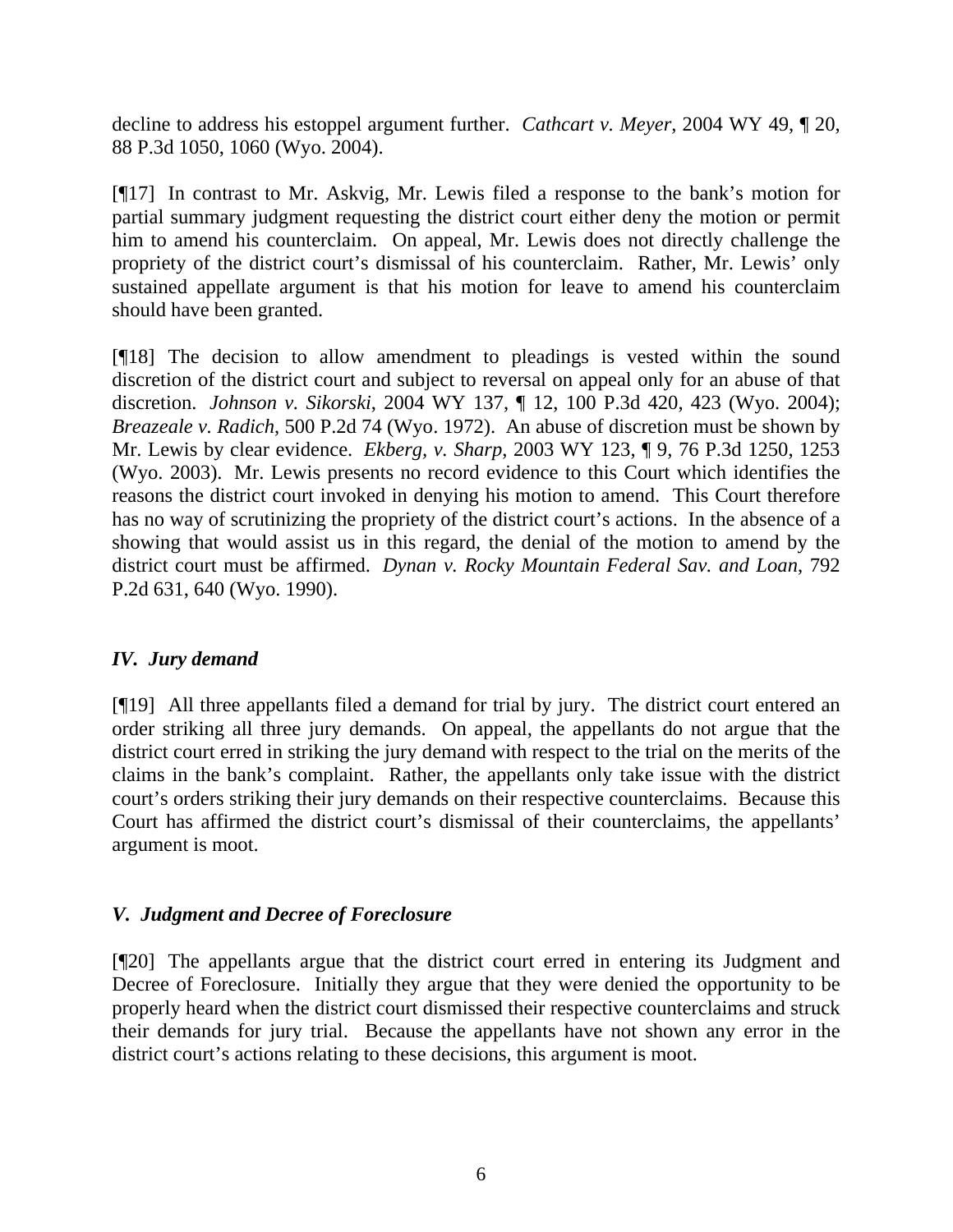[¶5] Appellants also argue that the warranty deed of record should have been found to be fraudulent. The appellants find relevance in this issue by claiming that a fraudulent warranty deed of record somehow renders the mortgage and guaranty invalid. The appellants fail to present a cogent legal argument or citation to legal authority explaining their conclusion. As stated above, this Court will not address issues that are not properly presented. In this context, this means that we will not address the general legal question of whether a fraudulent warranty deed invalidates loan documents. Thus, the underlying issue of whether the warranty deed of record was fraudulent is immaterial to our resolution of this appeal and will not be considered further.<sup>[5](#page-7-0)</sup>

# *VI. Attorney's fees and costs*

[¶22] In a supplemental judgment, the district court awarded the bank contractual attorney's fees and costs. On appeal, the appellants do not challenge the bank's contractual right to attorney's fees and costs. The appellants only argue that the amount awarded as attorney's fees is excessive. This Court reviews a district court's decision awarding attorney's fees under an abuse of discretion standard. The appellants bear the burden of establishing that the trial court abused its discretion. *Johnston v. Stephenson*, 938 P.2d 861, 862 (Wyo. 1997).

[¶6] In support of their argument that the fee award is excessive, the appellants simply repeat the argument they presented to the district court. While they raised several factors to the district court, their ultimate argument on appeal is that the amount awarded as attorney's fees is excessive because the amount is too high when compared to the original loan amount. The appellants point out that the award represents 194% of the original loan amount. The appellants argue the amount should be limited to 15% of the amount of the loan to be reasonable. They present no citation to pertinent authority supporting their theory that the ratio of the amount of the award to the amount of the loan is the determinative factor in establishing the amount of attorney's fees to be awarded.

[¶7] In actual fact, Wyoming law does not support the appellants' argument. Wyoming has adopted the two-factor federal lodestar test for determining attorney's fees. The first factor is whether the fee charged represents the product of reasonable hours times a reasonable rate. The second factor allows the district court to determine whether other factors of discretionary application should be considered to adjust the fee either upward or downward. *Schlesinger v. Woodcock*, 2001 WY 120, ¶ 21, 35 P.3d 1232, 1239 (Wyo.

<span id="page-7-0"></span> $\overline{a}$ <sup>5</sup> In any event, the appellants present a factual argument as to why the warranty deed of record was fraudulent. The appellants failed to designate the transcripts of the bench trial as part of the record on appeal. Lacking an adequate record, this Court will assume that the evidence presented was sufficient to support the district court's findings and summarily affirm the district court's decision. *Beeman v. Beeman*, 2005 WY 45, ¶ 10, 109 P.3d 548, 551 (Wyo. 2005).